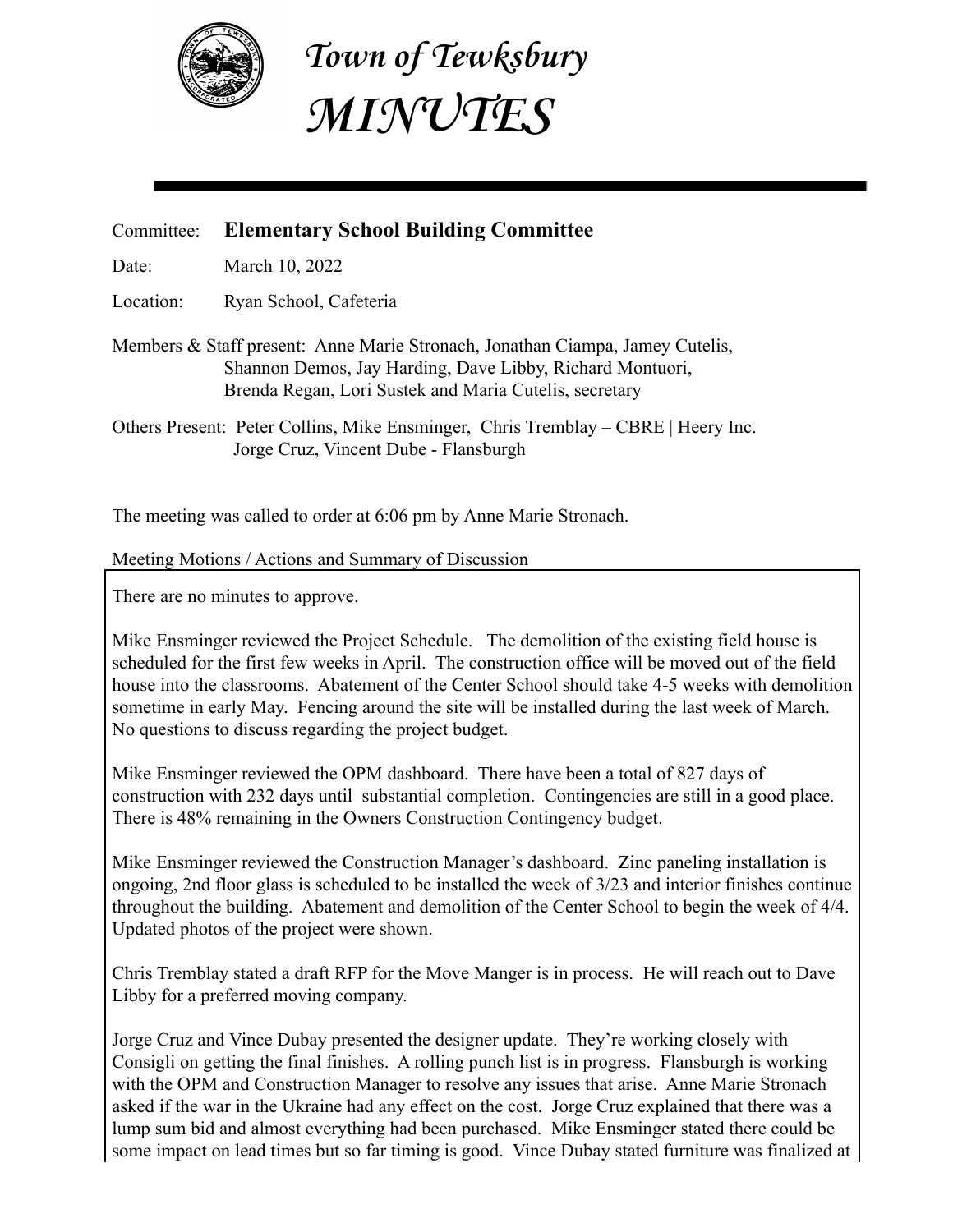the last meeting. Furniture bids are scheduled to go out on Monday and there will be pricing for the next committee meeting. Technology products have gone out to bid and some of the pricing is back. Some of the bids received from the State bid list are under the technology budget.

The Furniture budget was discussed. After pricing out the selected items the furniture cost was about \$73,000 over the combined FF&E and Technology budgets. The furniture selections will be reviewed and changed if necessary. The over amount could come out to the Owner's Contingency if needed. Public bid documents are going out on Monday for some of the products not on the State list. Anne Marie Stronach clarified that the budget for both FF&E and Technology packages were established by the number of students (790) at a cost of \$1700 per student. The school department and the designer will review the products that were selected to make any changes and reduce the furniture cost. Anne Marie Stronach stated that although we need to live within the budget we need a durable product. Jorge Cruz will go back to his consultants and make recommendations. Jonathan Ciampa stated the Change Order Committee has been making recommendations believing there would be a surplus in the Technology budget.

Mike Ensminger reviewed the VOIP phone system bid from Integration Partners.

Jonathan Ciampa made a motion, seconded by Jamey Cutelis, to approve the VOIP phone system bid from Integration Partners in the amount of \$59,600.89. The motion passed by unanimous vote.

Anne Marie Stronach reviewed the membership of the ESBC. Jackie Simione has resigned. Shannon Demos, John Stadtman and Anne Marie Stronach are committee members representing elected positions and did not seek re-election. Anne Marie Stronach would like to be appointed as Jackie Simione's replacement filling the education requirement, and Shannon would like to continue as a committee member. Discussion of membership will be continued at next month's meeting.

Change Order 15 was presented and discussed. There are 9 change order requests included in the change order 15 for a total of \$136,860.62. Several of these items were previously discussed. The IT closet in the Central Administration area is new. The request is not elaborate. The room has been re-thought, ventilation was added and some cable needs to be repulled. The cost of the IT room is \$57,571.41.

Richard Montuori made a motion, seconded by Brenda Regan, to approve Change Order #15 in the amount of \$136,860.62. The motion passed by unanimous vote.

Relocation of the Center School staff will happen at the end of the month. Details will be sent to the abutter group and added to the ESBC website.

The School Committee, the Select Board and the Planning Board will be invited to tour the project site on Wednesday, April 6th at 3:30pm.

The project meetings that were attended over the last month were reviewed.